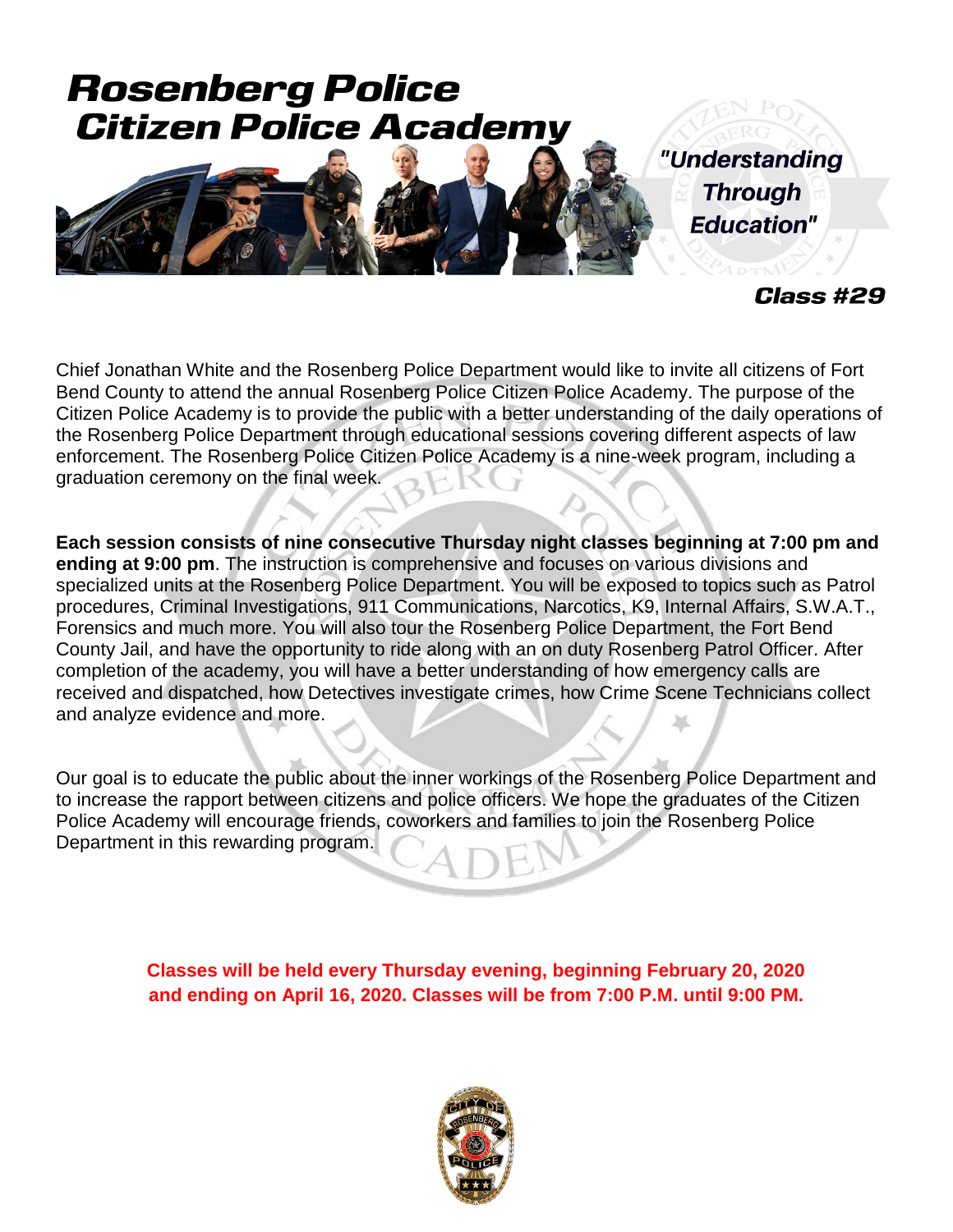## Rosenberg Police Citizen Police Academy Application for Enrollment

#### *Please Write Legibly*

|                                                                                                                                                                                                                                                                                                                        | State:                                                |
|------------------------------------------------------------------------------------------------------------------------------------------------------------------------------------------------------------------------------------------------------------------------------------------------------------------------|-------------------------------------------------------|
|                                                                                                                                                                                                                                                                                                                        | Work Phone:                                           |
|                                                                                                                                                                                                                                                                                                                        |                                                       |
| Community Group Affiliation (if any):                                                                                                                                                                                                                                                                                  |                                                       |
|                                                                                                                                                                                                                                                                                                                        | Why do you wish to attend the Citizen Police Academy? |
|                                                                                                                                                                                                                                                                                                                        |                                                       |
|                                                                                                                                                                                                                                                                                                                        |                                                       |
| How did you hear about the Citizen Police Academy?                                                                                                                                                                                                                                                                     |                                                       |
|                                                                                                                                                                                                                                                                                                                        |                                                       |
| List two references:                                                                                                                                                                                                                                                                                                   |                                                       |
| 1. $\frac{1}{2}$ $\frac{1}{2}$ $\frac{1}{2}$ $\frac{1}{2}$ $\frac{1}{2}$ $\frac{1}{2}$ $\frac{1}{2}$ $\frac{1}{2}$ $\frac{1}{2}$ $\frac{1}{2}$ $\frac{1}{2}$ $\frac{1}{2}$ $\frac{1}{2}$ $\frac{1}{2}$ $\frac{1}{2}$ $\frac{1}{2}$ $\frac{1}{2}$ $\frac{1}{2}$ $\frac{1}{2}$ $\frac{1}{2}$ $\frac{1}{2}$ $\frac{1}{2}$ | Phone Number: _                                       |
|                                                                                                                                                                                                                                                                                                                        | Phone Number:                                         |
|                                                                                                                                                                                                                                                                                                                        |                                                       |

Signature: \_\_\_\_\_\_\_\_\_\_\_\_\_\_\_\_\_\_\_\_\_\_\_\_\_\_\_\_\_\_\_\_\_\_\_\_\_\_\_\_\_ Date: \_\_\_\_\_\_\_\_\_\_\_\_

*I understand the rules and authorize the Rosenberg Police Department to conduct a background investigation to obtain any information relating to my criminal history record to make a determination of eligibility for the Citizen's Police Academy.*

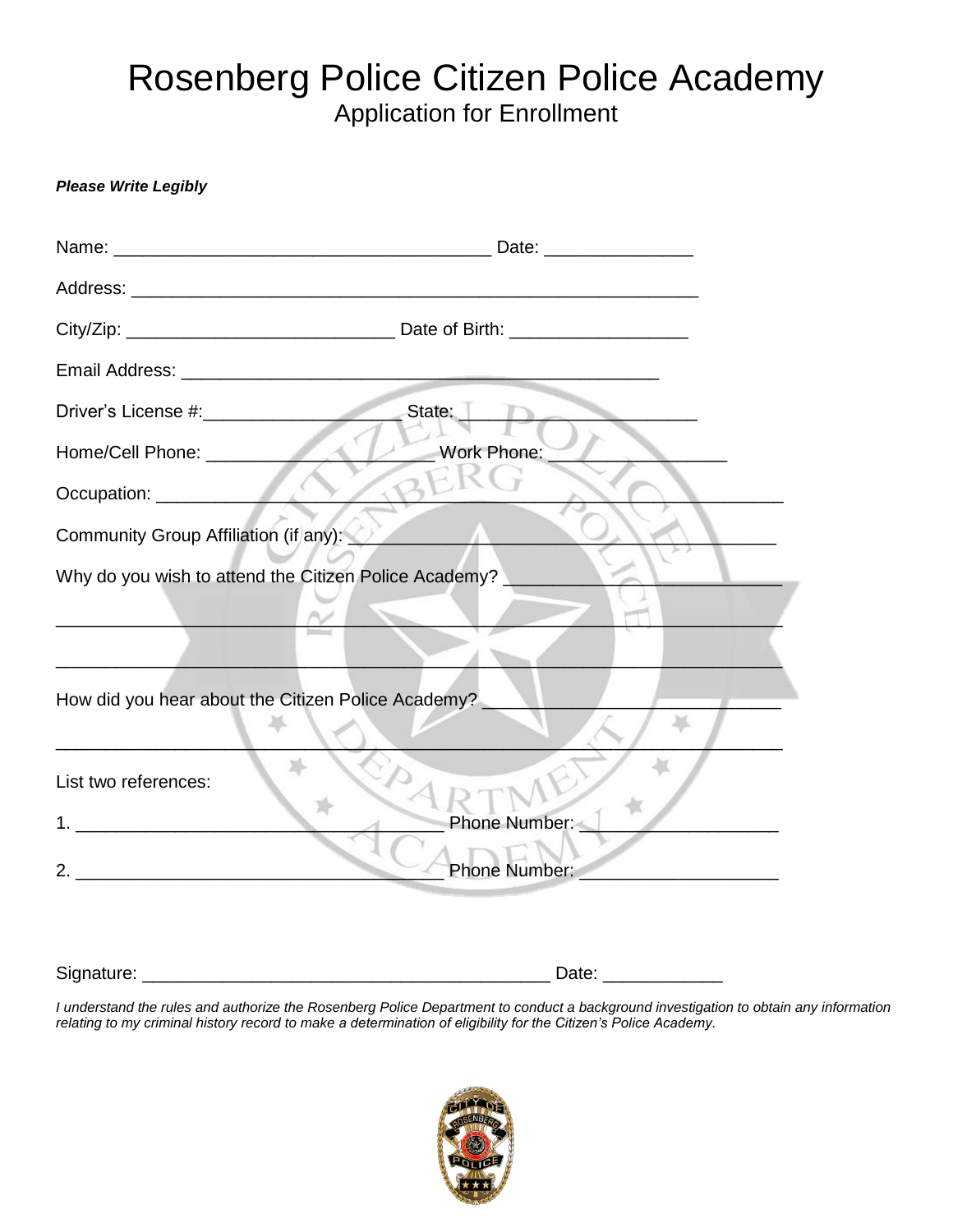### **Frequently Asked Questions**

#### **What is the purpose of conducting the Citizen Police Academy?**

To give the public information on how the Police Department works and its policies and procedures, through a series of classes involving instruction by police officers.

#### **Will I receive any type of police certification from this academy?**

**No**. A Citizen Police Academy is designed to give the public a look at the inner workings of the Police Department. You will **not** receive any certification or licensing after graduation and you will **not** have the ability to enforce any type of laws.

#### **Where did the concept originate?**

The program originated in Orlando, Florida, in 1984. Orlando was the first city in the United States to start a Citizen Police Academy.

#### **What was the Rosenberg Police Department's incentive for starting the Citizen Police Academy?**

We feel the more information the public has about the police department, less fears and misconceptions will exist.

#### **When does the class meet?**

There are two Citizen Police Academy sessions per year. Students meet at Rosenberg Police Department facilities. There will be a total of approximately 22 hours of instruction by police officers. All classes are free and generally take place in the Spring or Fall.

#### **Who attends the Citizen Police Academy?**

Students range from 18 years of age and above. We have architects, bankers, homemakers, students, retirees, teachers, neighborhood groups and professionals attending the classes.

#### **How do you apply?**

Apply online at rosenbergpolice.com or submit an application in person at the Rosenberg Police Department.

#### **What would disqualify me from being accepted into the Citizens Police Academy?**

See our list of disqualifiers below.

#### **When are the classes?**

The classes are held on Thursday evenings at 7:00 pm to 9:00 pm.

#### **How do I get you my application?**

We prefer you register online. If would like to complete one by hand, pick up an application at the Rosenberg Police Department and return it when completed.

Drop off location: **Rosenberg Police Department 2120 4th Street Rosenberg, Texas 77471**